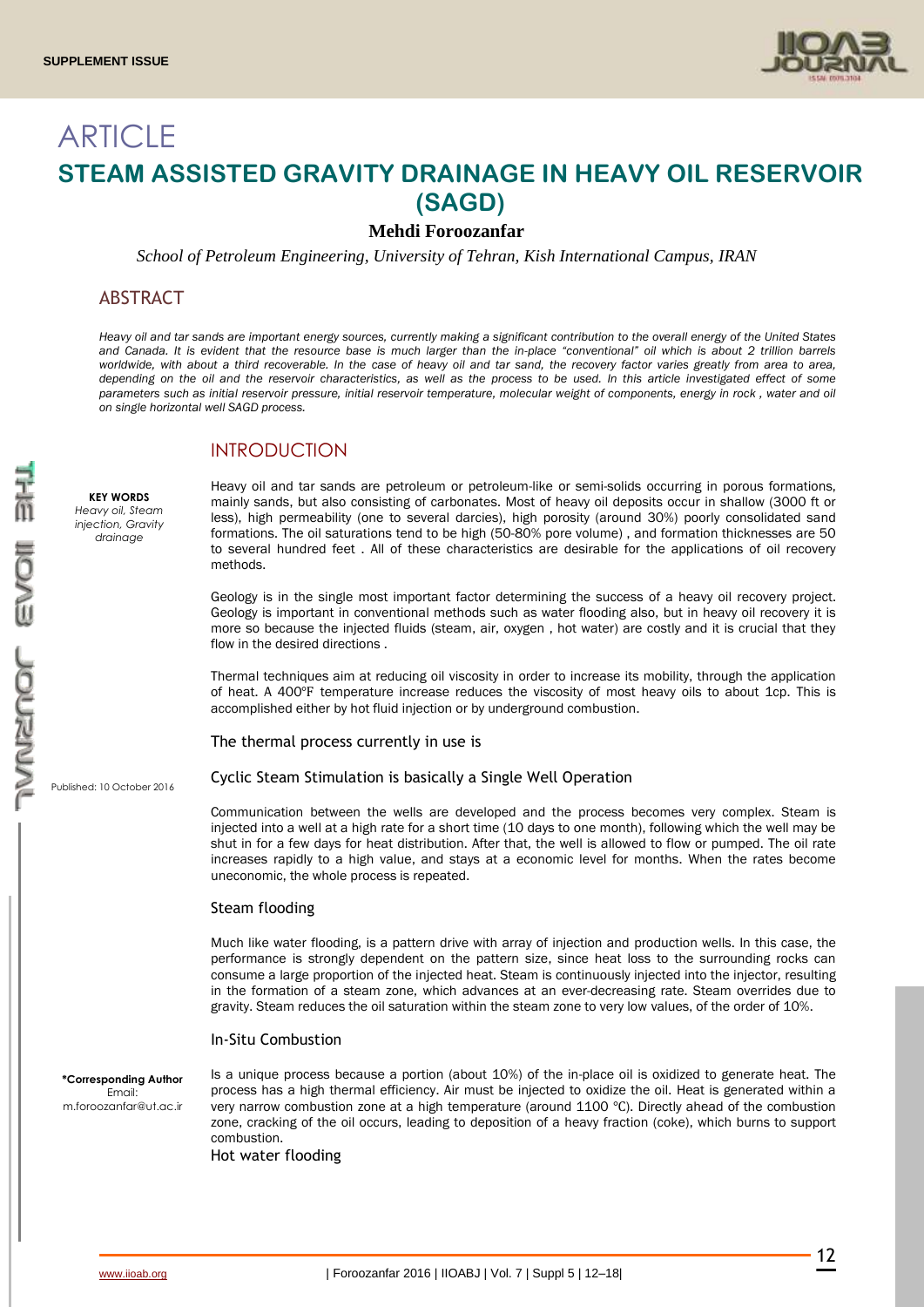

Is seldom employed because heat losses in surface lines, wellbore and formation , cause a large drop in temperature and reduce its effectiveness in decreasing the oil viscosity.

#### Effect of temperature

A temperature increase leads to a drastic reduction in oil viscosity, much greater than that for water . The relative permeability are also affected by an increase in temperature. This is attributed to the presence of clays and minerals in the rock, as well as the wettability and contact angle changes with an increase in temperature. In most instances, the residual oil saturation decreases and the irreducible water saturation increases with an increase in temperature. Additionally, the water relative permeability appears to decrease, while the oil relative permeability increases. On the whole, the oil tends to become more mobile as a result of temperature increase, not even considering the viscosity decrease. The oil-water interfacial tension would decrease and capillary number increases considerably.

#### Oil displacement by steam

The displacement mechanism of oil by steam is more complex. In fact, on a microscopic basis, steam tends to behave as a viscous fluid. If a steam finger gets too far ahead of the main front, it would condense, because of the low temperatures there. The process of oil/water displacement by steam involves other important effects as well, arising from the heat transfer to the cold oil ahead of the front and the gravity segregation of steam.

In reality, the oil ahead of the steam is cold. At the same time, steam tends to segregate toward the upper part of the formation due to its low density. As a result, the oil at the top is heated and mobilized, and driven by steam. The movement and void age of oil further promotes steam flow in the upper parts of the formation. Thus steam tends to segregate and spread over the top of formation. Subsequence advance of the steam zone is downwards, which is accelerated if the wells are produced at an appreciable rate.

Steam segregation, and its spreading over the formation is advantageous, also it is leads to a low vertical sweep in thick formations. If steam were of the same density as oil, and there were no gravity segregation of steam, the displacement of oil would be essentially frontal, with a stable steam front. As a result, very high injection pressure would be needed.

#### Heat transfer mechanism

When a hot fluid, gas, liquid or mixture of two is injected into an oil-bearing porous medium, heat is transferred to the rock matrix and the interstitial fluids, as well as to the adjacent nonproductive formations, often referred to as overburden and under burden. Such heat transfer is primarily due to conduction and convection; it is complicated by phase changes and the resulting heat exchange.

In hot fluid injection, heat is transferred to the rock matrix and the fluids by conduction and convection. As the injected fluid partially displaces the oil, water and gas in place, it carries the heat into the pore spaces. The in-place fluids are heated by conduction, and the displaced fluids are heated by conduction and convection, with either predominating, depending on the injected fluid type, and the oil viscosity. The conductive heat transfer to the rock matrix helps to equalize the solid and the fluid temperature, which are usually assumed to be equal in hot fluid injection computations. However, the type of fluid will determine the time to reach such thermal equilibrium. For instance, the heat transfer coefficient in the case of condensing steam is much higher than in the case of hot water. Usually there is a vertical temperature gradient in a formation into which fluid in injected parallel to the bedding plane. In some heat injection calculations, the temperature is assumed to be constant along any vertical plane.

#### Formation heating by steam injection (marx-langenheim model)

At a given temperature, while hot water carries only sensible heat, steam additionally contains latent heat. This difference in the nature of steam and water is responsible for the contrast in formation heating by either fluid. Hot water must experience a temperature drop in order to transfer heat to the rock and the fluids. Steam on the other hand, can transfer all of its latent heat without any change in temperature. When steam is injected into an oil-bearing formation at temperature  $T_R$ , it displaces a certain fraction of the in-place oil, while condensing and heating the rock and the fluids simultaneously. The condensate formed, still at temperature T\_s (saturation temperature) move ahead of the freshly injected steam, preheating the rock farther ahead. Under idealized conditions it could be postulated that the heated zone is at a constant temperature, T\_s, extending from the injection end to the point where the temperature abruptly drops from T\_s to T\_R.

[Fig. 1] shows the idealized temperature and steam quality distributions for steam injection into a formation under idealized conditions. The heated zone, called "steam zone" encompasses the volume of rock and fluids heated to steam temperature, T\_s, regardless of steam quality.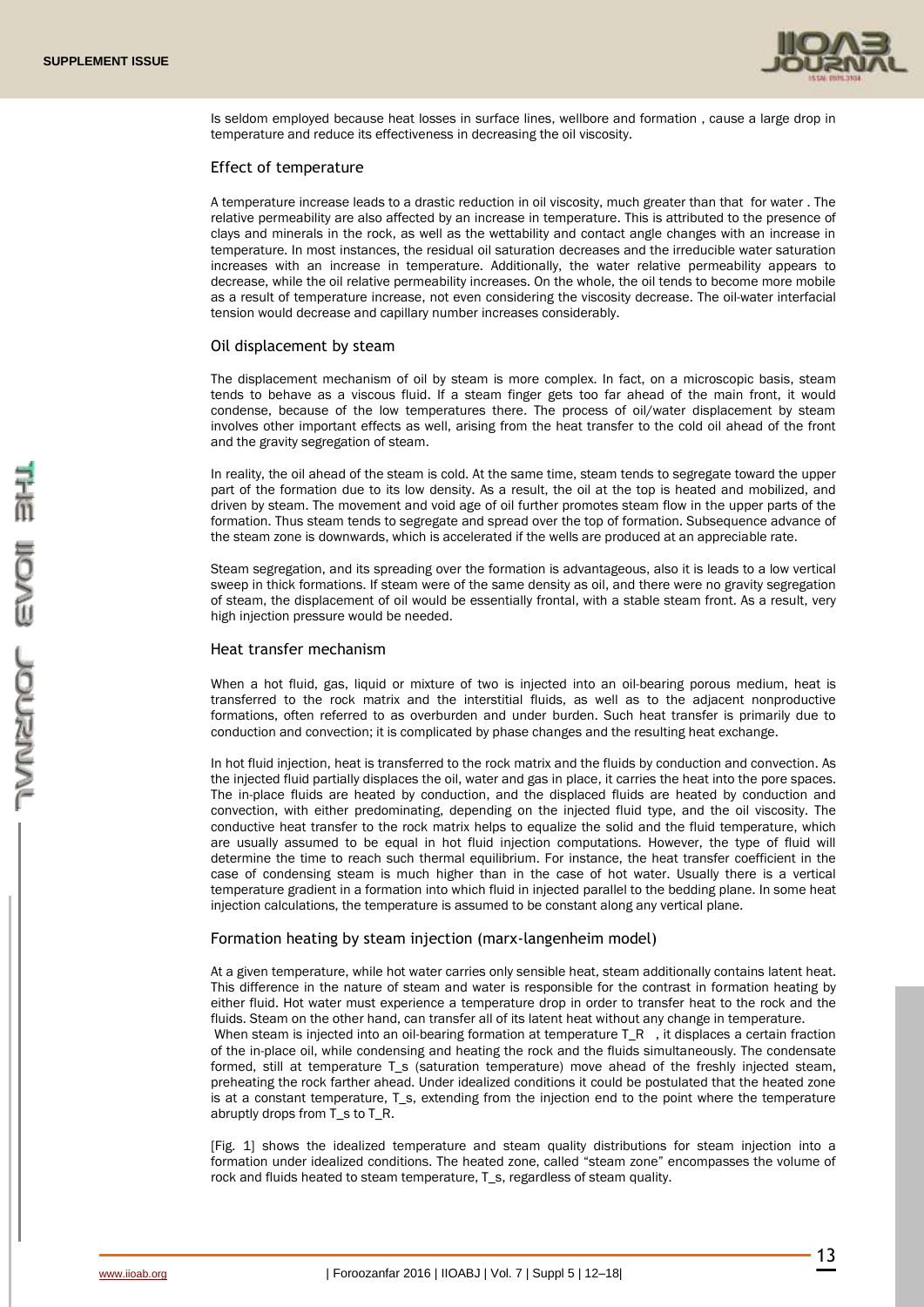



**Fig. 1:** Schematic Representation of Marx-Langenheim Model for Reservoir Heating By Steam Injection. ……………………………………………………………………………………………

> Heat Injection Rate = Heat loss rate to the overburden and under burden + Heating rate of the rock and fluids to temperature. T\_s

#### Steam flooding mechanisms

Steam flooding, steam drive or steam displacement is an important heavy oil recovery method. In some instances, it has been shown to be effective in low viscosity oil formations as well. Steam flooding is analogous to water flooding, in that steam is injected on a pattern basis, much like water flooding.

Consider a five-spot pattern, consisting of a center steam injector and four corner producers. As steam is injected into the center well, an expanding steam zone is formed. The hot condensate leaving the steam zone creates a hot water flood effect ahead of the steam zone. Finally, as the condensate cools down to the formation temperature, it gives rise to a cold water flood. Thus, the steam drive process consists of a steam zone, a hot water flood zone, and a cold water flood in the remaining pattern volume. Oil recovery is a result of mechanisms operating in each of these zones.

The most important part of a steam drive is the steam zone, which is approximately at a constant temperature. The oil within this region is highly mobilized, and displaced by the gas drive effect of steam. Many pore volumes of steam reduce the oil saturation in the steam zone from an initial saturation S\_oil, to a steam flood residual saturation S\_orst. Thermal expansion of oil further helps increase its mobility; steam distillation of lighter fraction also occurs, further lowering the oil saturation. Other complex effects are also present. For example, the relative permeability to oil increases, and that to water decreases, as a result of temperature increase.

#### Gravity segregation

It is believed that the gravity segregation is one of the prime factor in overcoming viscous fingering to achieve an efficient displacement process and oil recoveries of 60 to 70%. When we inject steam, it first fingers through a relatively small area of the sand and soon arrives at the producing well. However, due to gravity, with time fingers rise to the top of the sand and spread out a really. In fact, areal coverage is probably close to 100% in many thick, permeable sands. With more time and steam injection steam zone growth downward. Oil at the interface is hot and can thus be stripped off and flows toward the producing well along with hot water falling out the steam zone.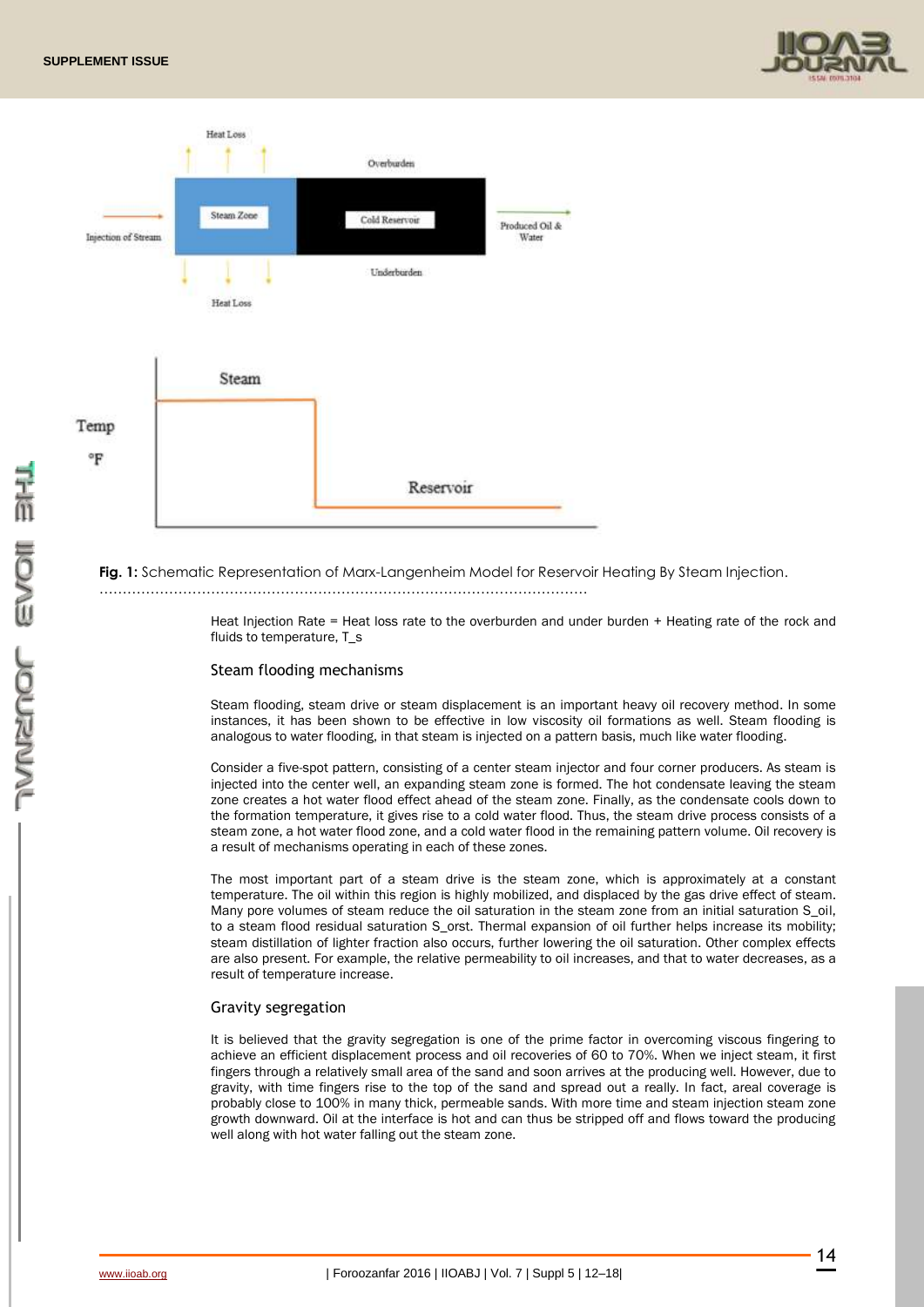



**Fig. 2:** Recovery Mechanism.

……………………………………………………………………………………………………

#### Simulation

Oil component specific heat

Oil component specific heat specifies the first coefficient of the oil component liquid specific heats, for each EOS region. For multicomponent simulations, the oil phase molar enthalpy is the mole fraction weighted sum of the component enthalpies:

 $h_e = \sum X_e \cdot h_e \cdot m w_e$  (1) Where  $X<sub>i</sub>$  is the mole fraction of component C in the oil phase  $mw_{e}:$  is the component molecular weight  $h_c = C_{P_{ac}}(T - T_{ab}) + \frac{2}{2} C_{P_{ac}}(T - T_{ab})^2$ (2)  $C_{\mathbf{P}_{\text{eff}}}$ : is the first coefficient of the component liquid specific heat  $C_{p_{0}}$ : is the second coefficient of the component liquid specific heat  $T_{\rm at}$ : is the standard temperature

### Gas component specific heat

Gas component specific heat specifies the first coefficient of the gas component specific heat, for each EOS region. For multi-component simulations, the gas phase molar enthalpy is a mole fraction weighted sum of the component enthalpy values:

 $h_{\rm g} = \sum_{\rm g} y_{\rm e} \cdot h_{\rm e} \cdot m w_{\rm e}$  (3) **Where** 

 $y_{\epsilon}$  is the mole fraction of component C in the gas phase

 $mw_{e}$ : is the component molecular weight  $h_c = h_{cs} + C_{p_{sc}}(T - T_{st}) + \frac{1}{s} C_{p_{sc}}(T - T_{st})^2$  (4)  $h_{\epsilon_1}$  is the heat of vaporization at T\_st  $C_{P_{1e}}$ : is the first coefficient of the component gaseous specific heat

 $C_{\mathbf{F}_{2n}}$ : is the second coefficient of the component gaseous specific heat

#### Reference pressure

In a live-oil thermal run with N\_(C)components , reference pressure specifies the reference pressures at which the hydrocarbon liquid densities are defined.

The expression used to calculate oil component liquid densities is the following:

$$
\rho_C = \frac{\mu_{C}}{[\mu_{C} - (\mu_{C} - \mu_{C})]_{\text{Bulge}} - (\mu_{C} - \mu_{C})_{\text{Bulge}}}
$$
(5)

Where

 $\rho_{ref_c}$  : is the reference density  $C_{\mathbb{F}_p}$ : is the oil component liquid compressibility

 $P_{ref_e}:$  is the reference pressure

 $T_{ref_s}:$  is the reference temperature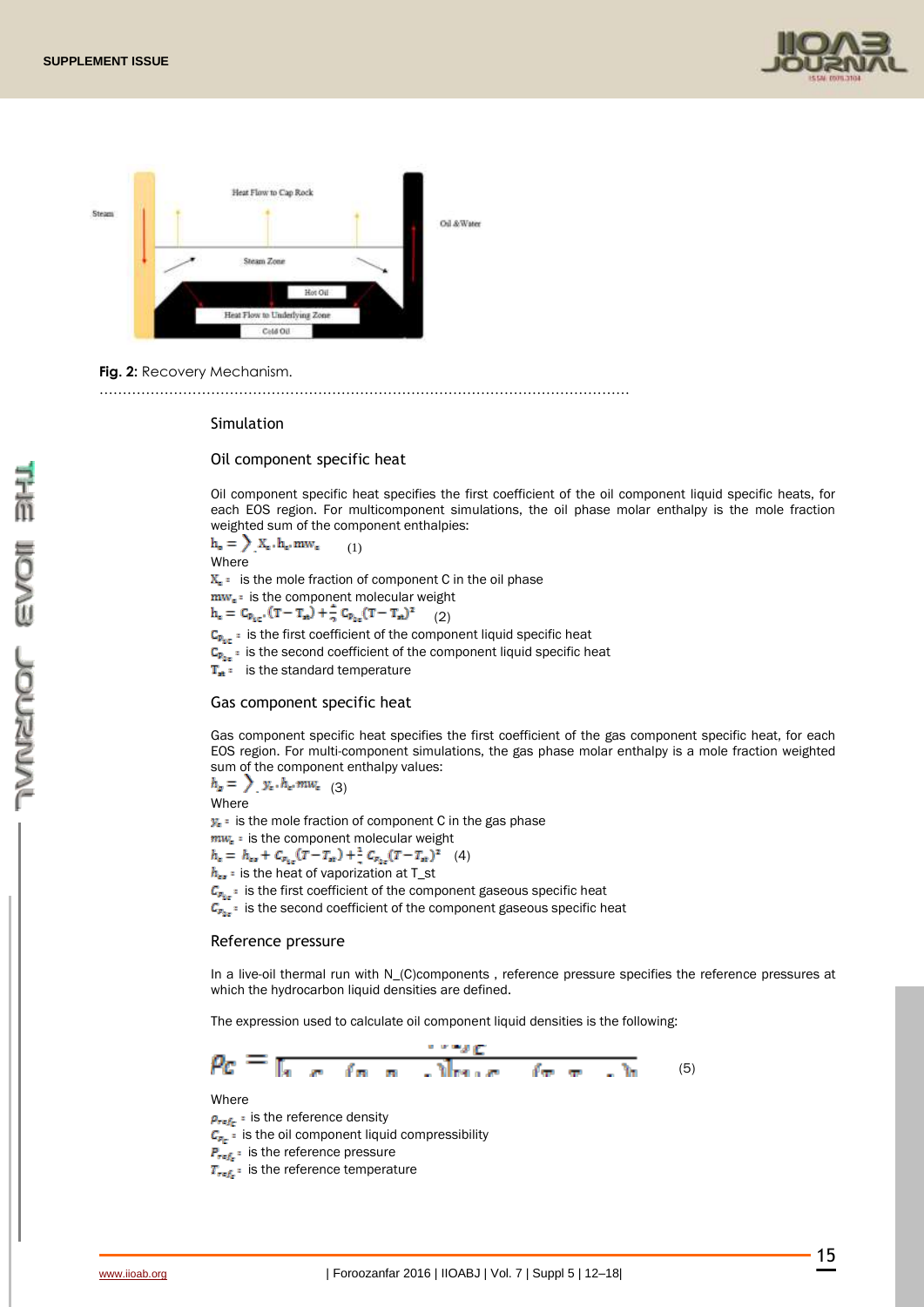

 $C_{\text{TL}}$ : is the thermal expansion coefficient

#### Introducing the reservoir



Fig. 3: 3D View of the reservoir.



**Fig. 4:** Well Pattern, Single Horizontal Well SAGD.

…………………………………………………………………………………………

#### **Table 1:** Reservoir Dimension



In this simulation investigated some parameters such as:

- □Initial Reservoir Pressure.
- □Initial Reservoir Temperature.
- $\begin{array}{l} \square \text{ Molecular Weight of Components.} \\ \square \text{ Energy Percentage in Rock.} \\ \square \text{ Energy Percentage in Oil.} \\ \square \text{ Energy Percentage in Water.} \end{array}$
- 
- 
- 

# RESULTS



**Fig. 5:** Effect of Initial Reservoir Pressure on Oil Recovery.

**NAMENOL EVOIL BILL** 

…………………………………………………………………………………………………………………………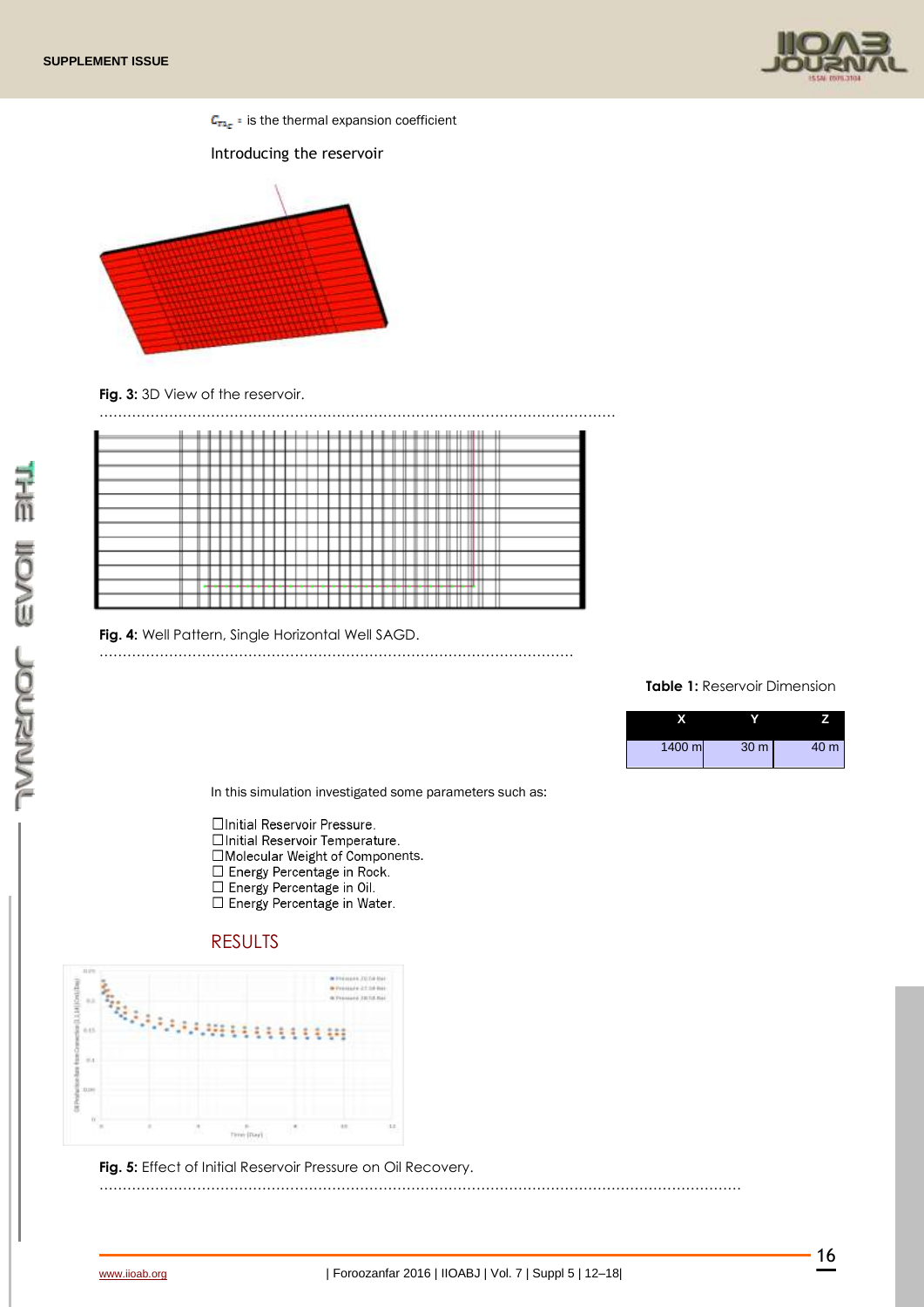



### Fig. 6: Effect of Initial Reservoir Temperature on Oil Recovery.

……………………………………………………………………………………………



## **Fig. 7:** Effect of Oil Molecular Weight on Oil Recovery.



#### **Fig. 8:** Effect of Gas Molecular Weight on Oil Recovery.



……………………………………………………………………………………………………



#### **Fig. 9:** Energy Percent in Oil, Water and Rock.

File None DOCNEVE